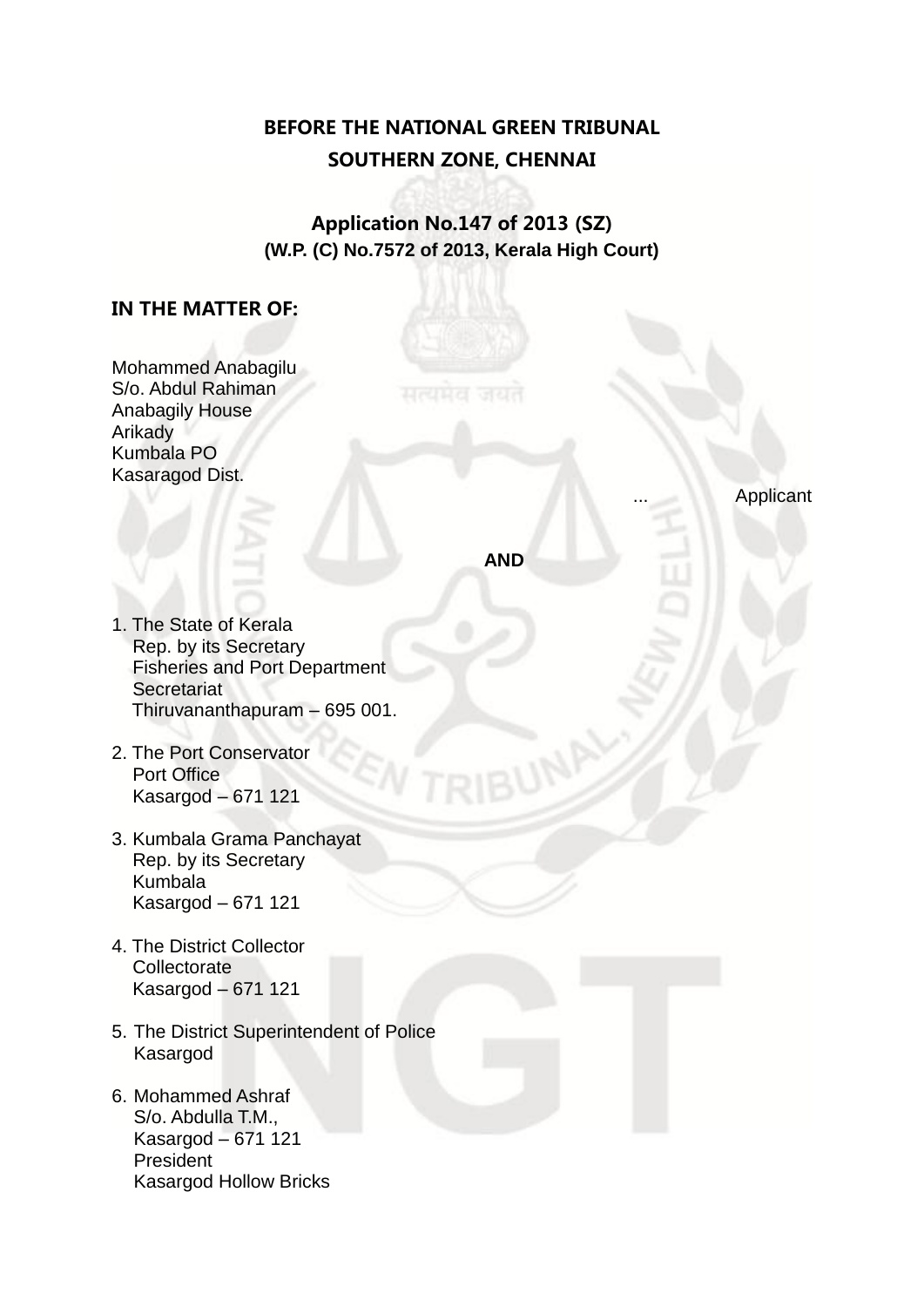Nirmana Thozhilali Vyavasaya Sahakarana Sangham Ltd No. S.IND, (S) 60 Kasargod

Respondents

**Counsel appearing for the Applicant:**

**Mrs. Vidyalakshmi Vipin S. Saravanan**

**Counsel appearing for the Respondents:** 

**Smt. Suvitha A.S. for R-1, R-2, R-4 and R-5 Mr. S. Vinod for Mr. P.R. Gopinathan for R-6**

## **ORDER**

**PRESENT:**

-

**HON'BLE SHRI JUSTICE M. CHOCKALINGAM, JUDICIAL MEMBER**

**HON'BLE SHRI P.S. RAO, EXPERT MEMBER**

**Dated 4<sup>th</sup> NOVEMBER, 2015** 

Whether the Judgement is allowed to be published on the Internet – Yes/No Whether the Judgement is to be published in the All India NGT Reporter – Yes/No

----------------------------------------------------------------------------------------------------------------

The counsel for the parties are present. The counsel for the  $3<sup>rd</sup>$  respondent is yet to file the reply. While the matter stood so, a detailed status report has been filed by the 4<sup>th</sup> respondent, District Collector pursuant to the directions of the Tribunal. The report is perused and considered.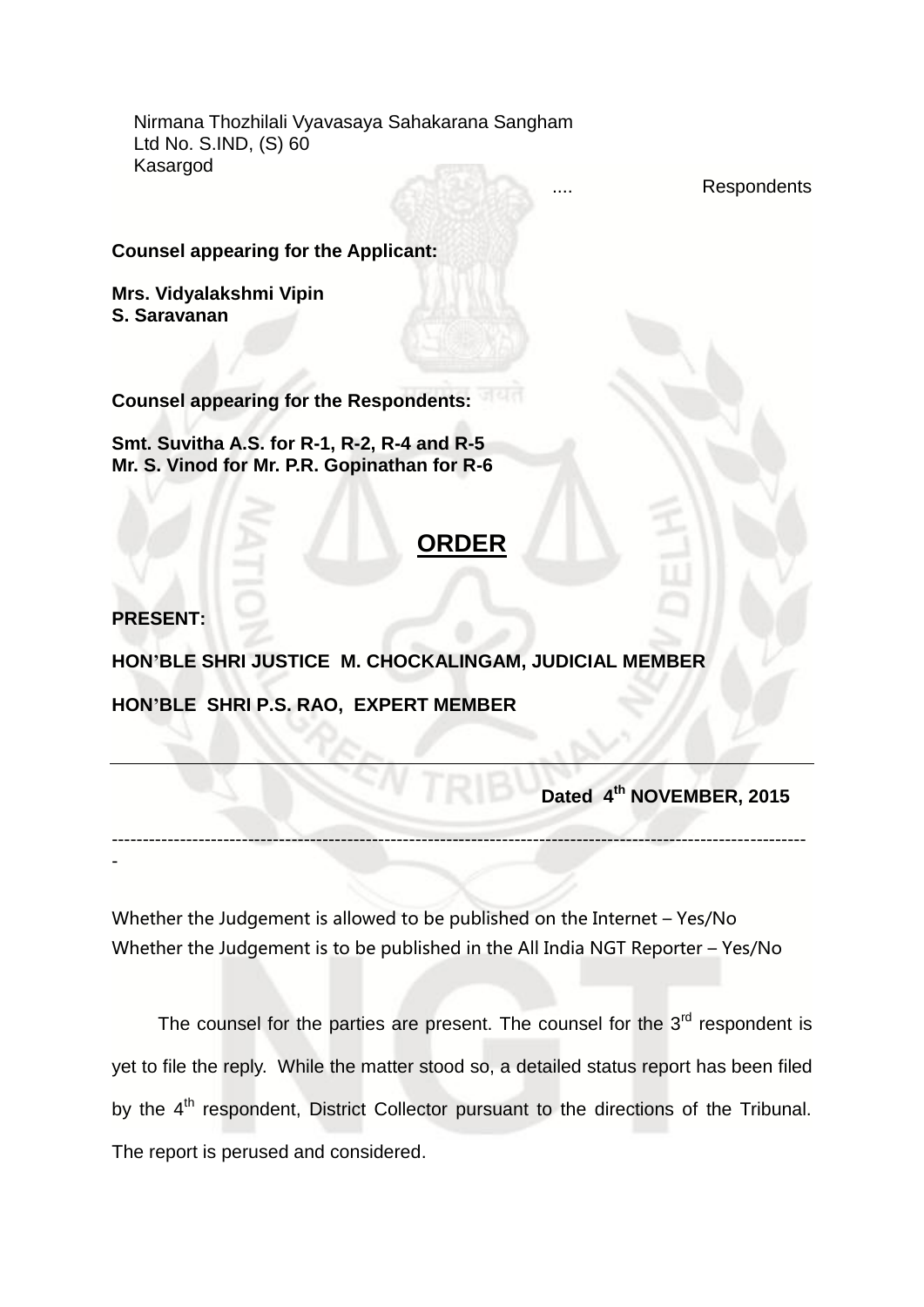Heard the counsel for the applicant. On the grounds stated in the Writ Petition, which was originally filed before the Hon'ble High Court of Kerala and subsequently transferred to this Tribunal and taken on file, the applicant has sought for the following reliefs:

- *"1. Issue a writ of mandamus or other appropriate writ, order or direction compelling the respondents 2 to 5 to attend to Exhibit-P7 report and to initiate appropriate action against sixth respondent within a time frame*
- *2. Issue appropriate direction to respondents 1 to 5 to protect the environment from the illegal exploitation of nature causing damage to human society and animal world from unlimited excavation of sand from the river mouth and port limits."*

On notice, except the 3<sup>rd</sup> respondent, all the other respondents entered appearance and filed their respective reply. However in order to avoid the avoidable delay, the Tribunal is of the considered view, the application can be disposed of in view of the contentions of the status report filed by the  $4<sup>th</sup>$  respondent. Collector of the concerned District. TRIBU

The counsel for the  $6<sup>th</sup>$  respondent against whom the allegations are originally made would submit that the activities of the  $6<sup>th</sup>$  respondent were stopped even prior to 15.3.2015 and subsequently some other persons have submitted application to the  $4<sup>th</sup>$  respondent seeking permission for dredging activities and those applications are kept pending. Also the counsel for the  $4<sup>th</sup>$  respondent would submit that the activities of the  $6<sup>th</sup>$  respondent were stopped even prior to 15.3.2015 and the said fact is not disputed by the counsel for the applicant.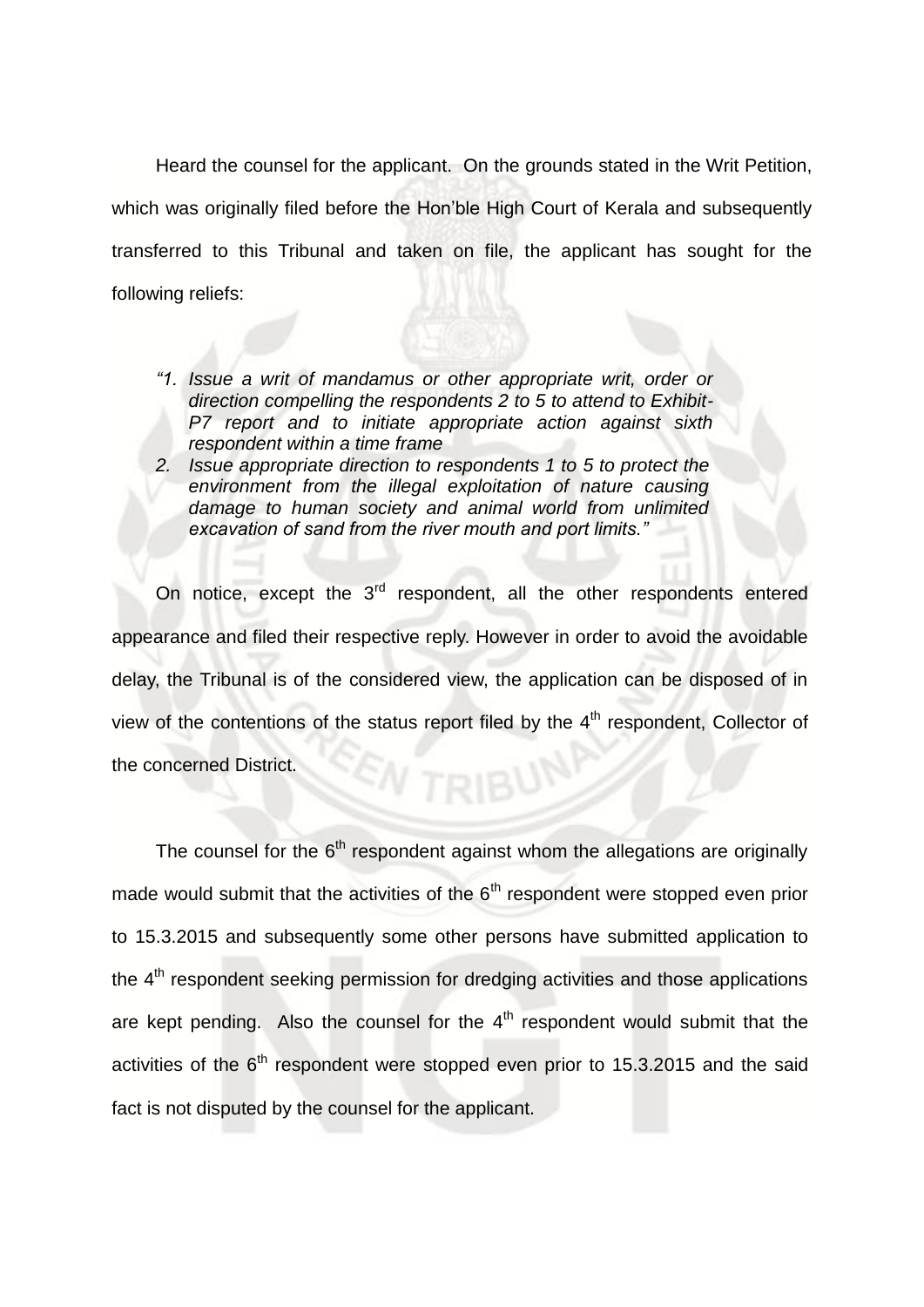A reading of the status report of the  $4<sup>th</sup>$  respondent, District Collector is indicative of the fact that stringent action is being taken by the District Administration to prevent illegal mining and transportation of sand and also filing the prosecution cases as shown therein, which has also been charge sheeted and the offenders have been imposed with fine. It also indicates that more than 900 vehicles involved in illegal transportation of sand were seized and offence cases were registered by the Revenue and Police officials during 2014 and 2015. Paragraph 3 of the status report is to the effect that at present no dredging activities are taking place in Arikadi and Shiriya Kadavus under the jurisdiction of Kasargod Port and no illegal sand mining is also noticed in those areas.

Therefore nothing is noticed to have any known or to make on any impression from what is recorded in the report filed by the  $4<sup>th</sup>$  respondent. Hence the grievance ventilated by the applicant, in the considered opinion of the Tribunal, is redressed as the authorities have taken action in respect of the illegal acts committed by the offenders in the past and continue to keep strict vigil on illegal sand mining and taking stringent action wherever irregularities are noticed. Apart from that, it is also reported by the District Collector that no dredging or illegal sand mining activities are going on at present and the same is recorded.

In the above circumstances, it is opined that no purpose will be served in keeping the application pending before this Tribunal and it is fit to be disposed. However liberty is given to the applicant if the circumstances warrant so, for taking necessary action thereon. It is also made clear that the  $2^{nd}$  and  $4^{th}$  respondents